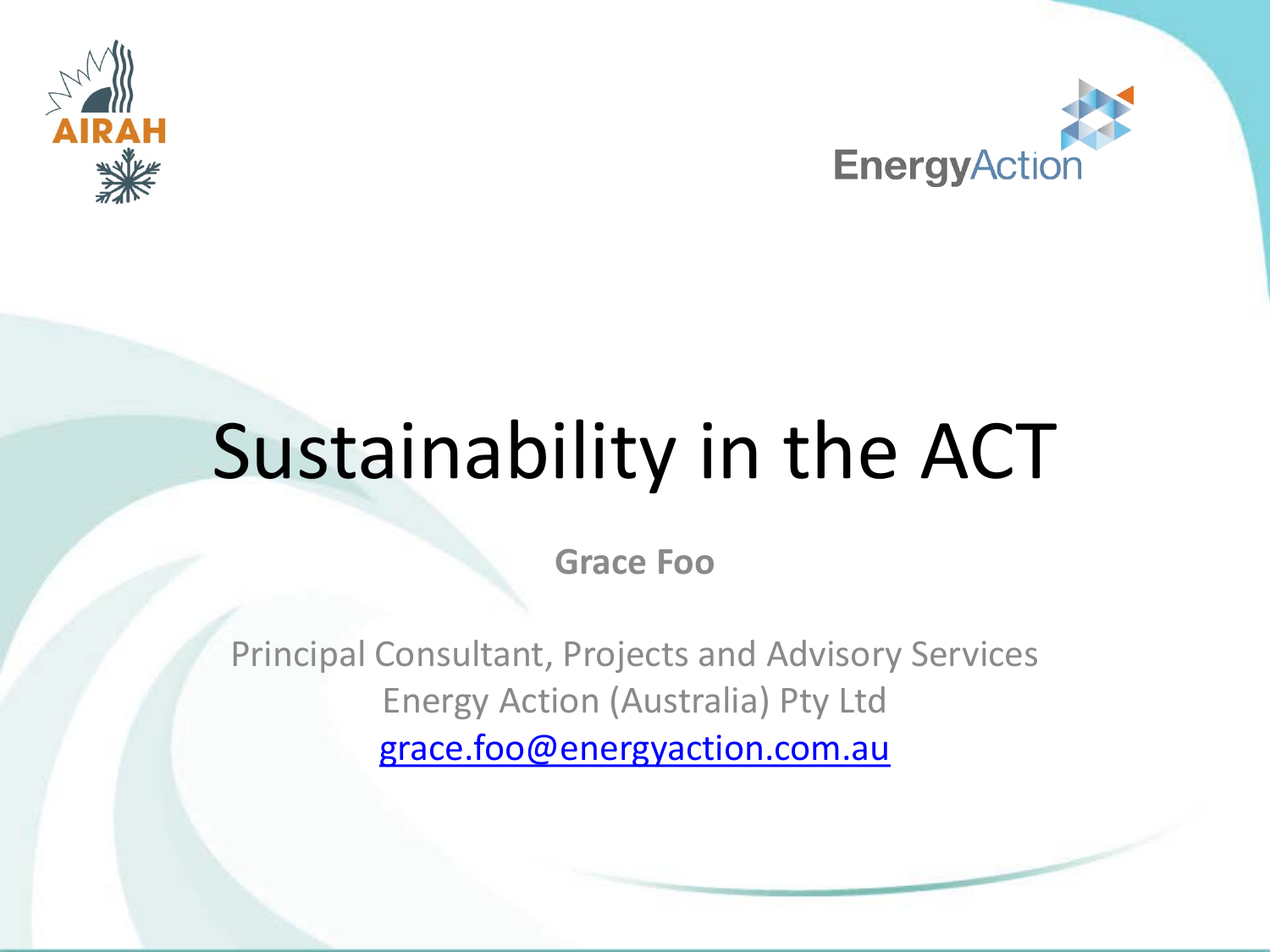

#### Agenda

- DESIGN
	- National Construction Code Section J
- POLICY
	- ACT towards 100% renewable energy
- POST-CONSTRUCTION/REFURBISHMENT
	- Lessons learnt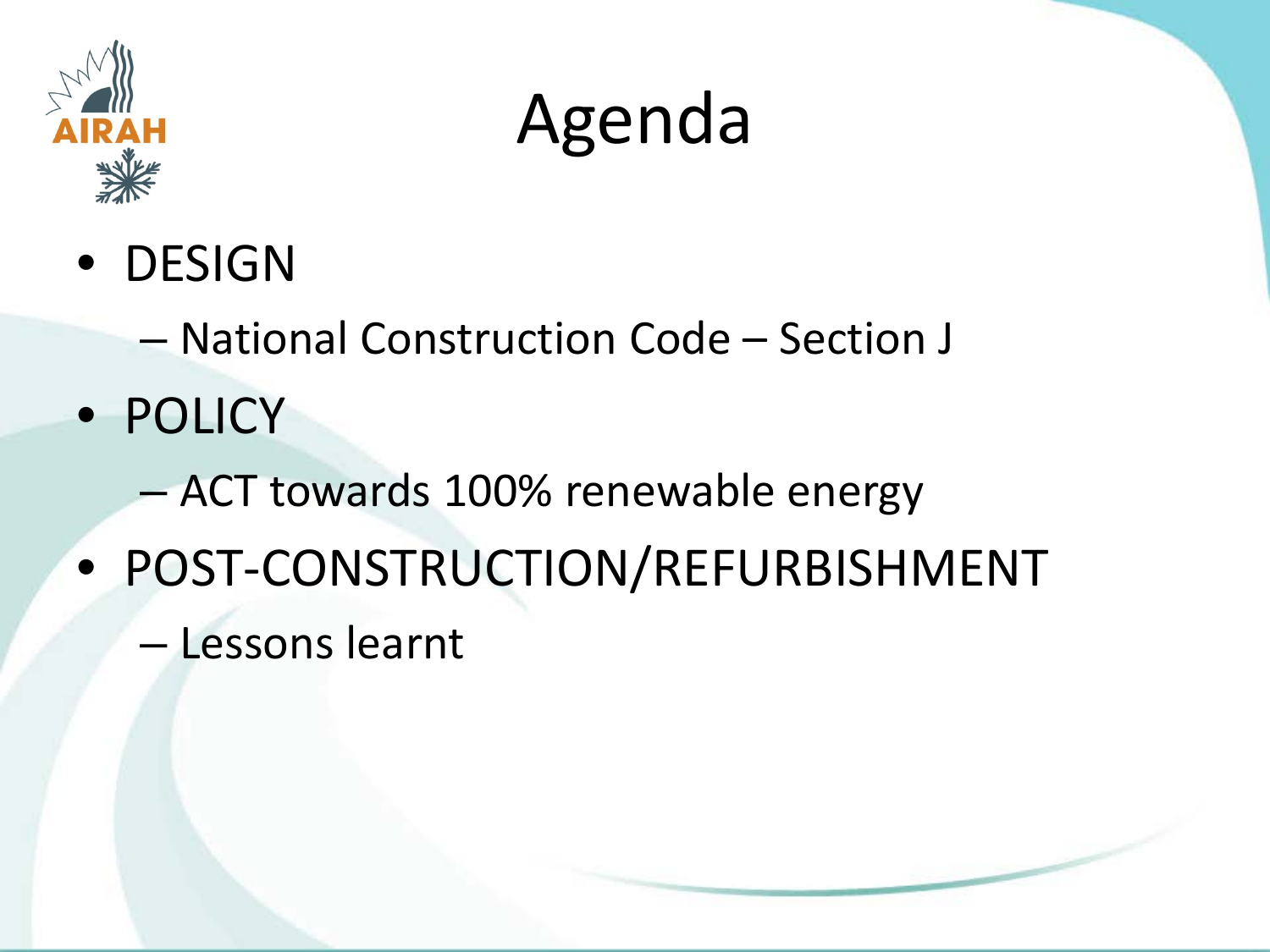

- Prescriptive Code to Performance Code.
- Increased role of NABERS & Green Star.
- Why is this a good thing and what does it mean for buildings in the ACT?
	- In theory, new office buildings in ACT complying with DTS will be at least 5.5 stars base building NABERS Energy
	- Hopefully, greater compliance verification & greater focus on operational aspect.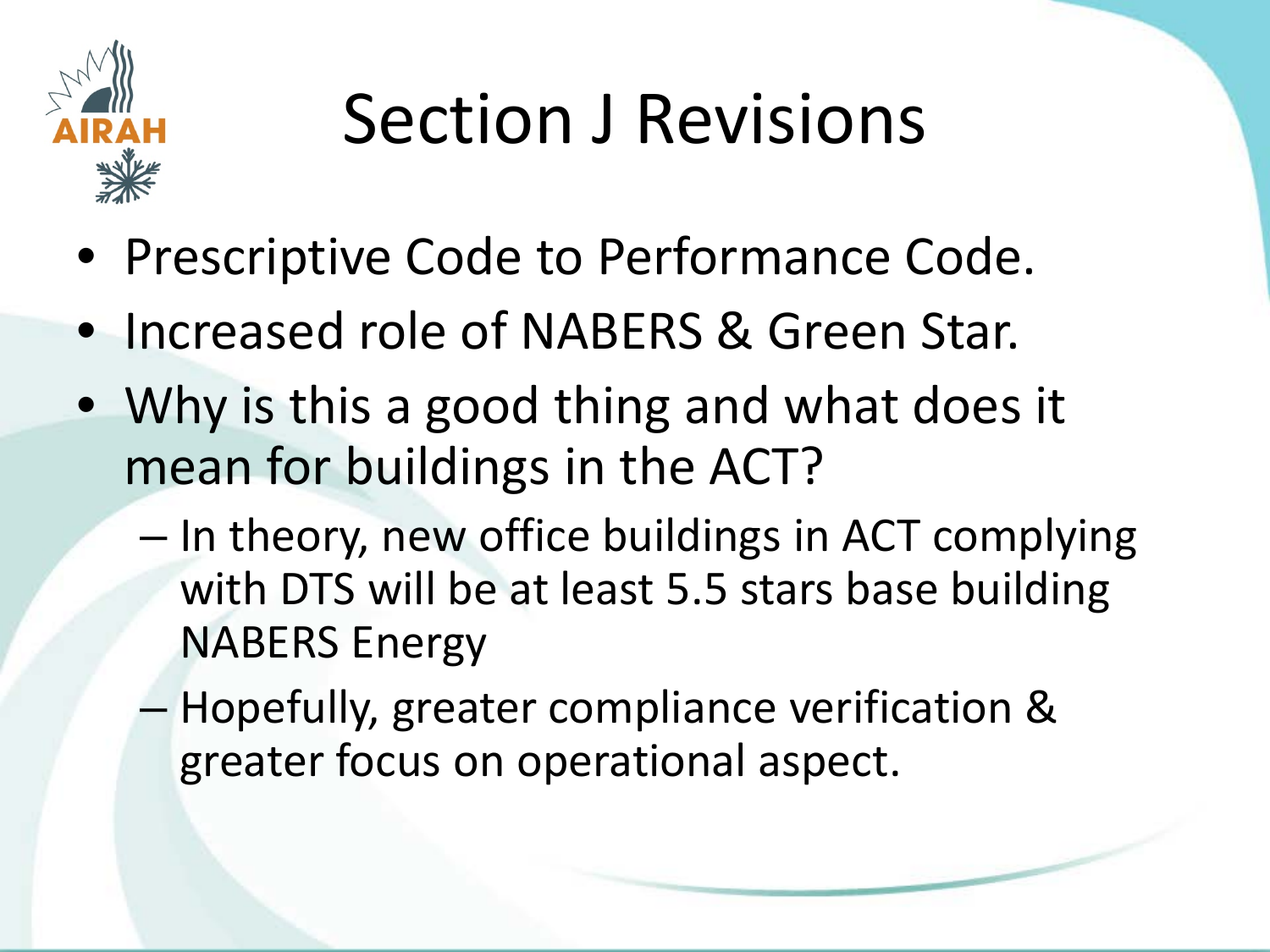

- Mechanical Plant
	- Significant changes to fan systems Pa/m focus
	- Major changes to pumping systems Pa/m focus
	- Updates to chiller & boiler minimum efficiencies
- **Lighting** 
	- LED lighting & reduced lighting power densities
- Vertical Transport
	- Minimum energy efficiency requirements and the use of ISO 25745-2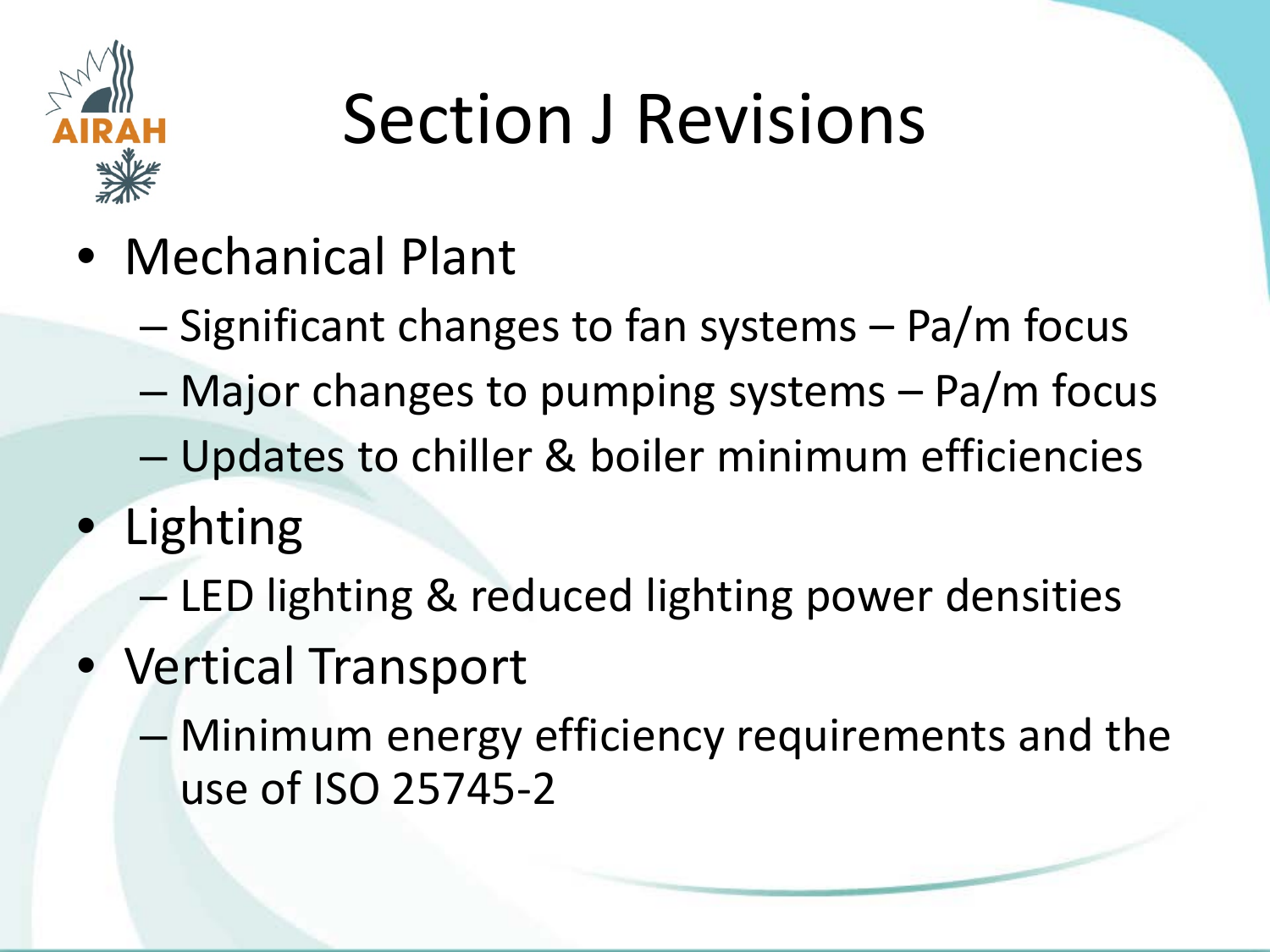

- Glazing
	- Simplified Approach: U-total vs. SHGC\*WWR
	- Existing ACT building stock mostly single glazed and non-thermally broken aluminium frames.
- **Insulation** 
	- No change to insulation requirements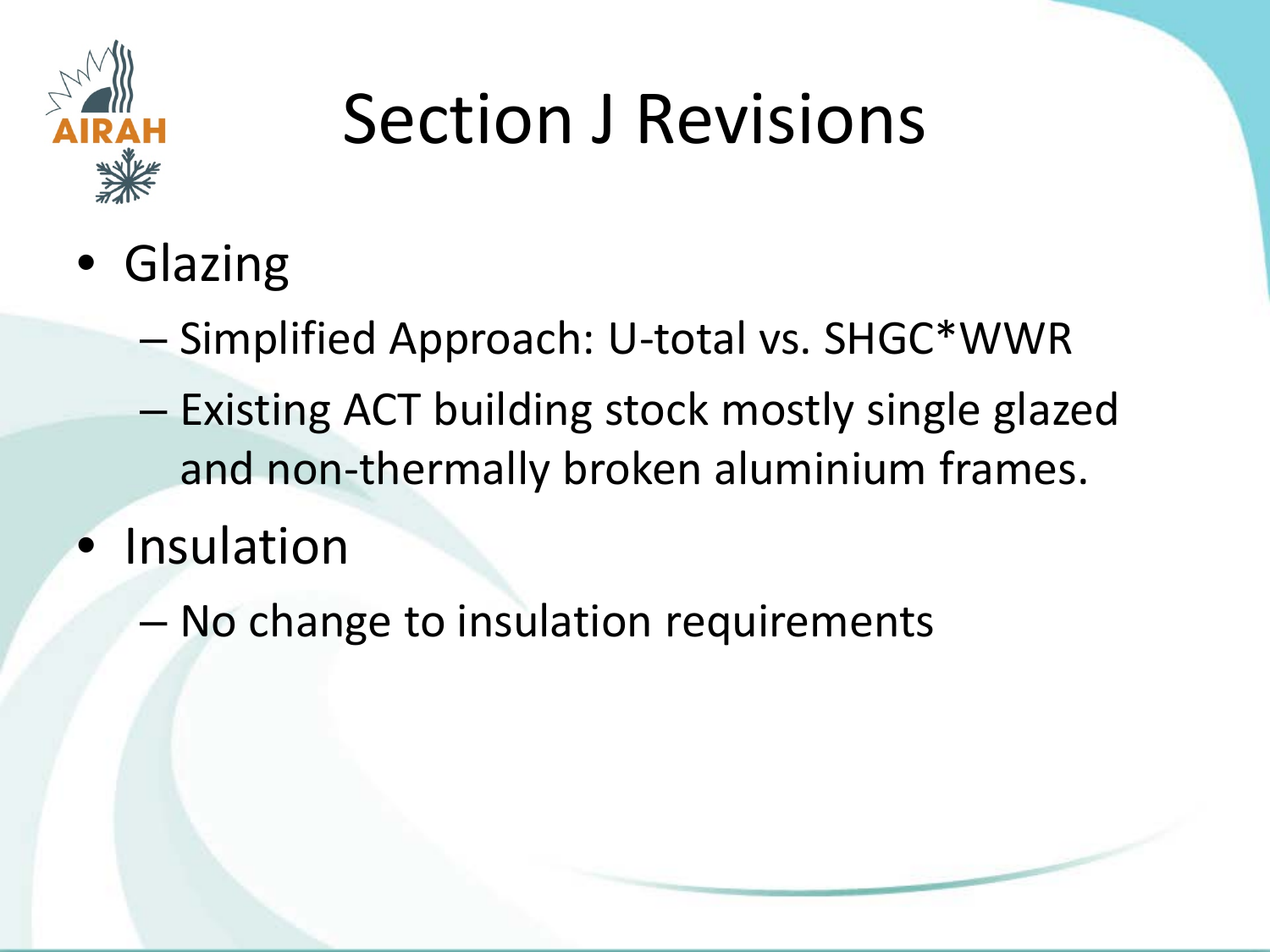

- Building sealing
	- Climate zone that is heating dominated will see benefits
	- Cooling load increased 30%, heating load reduced approx 45% from 0.1 ACH towards 0.5 ACH
	- Buildings with electric reheats will see greater benefits
	- More air leakage testing

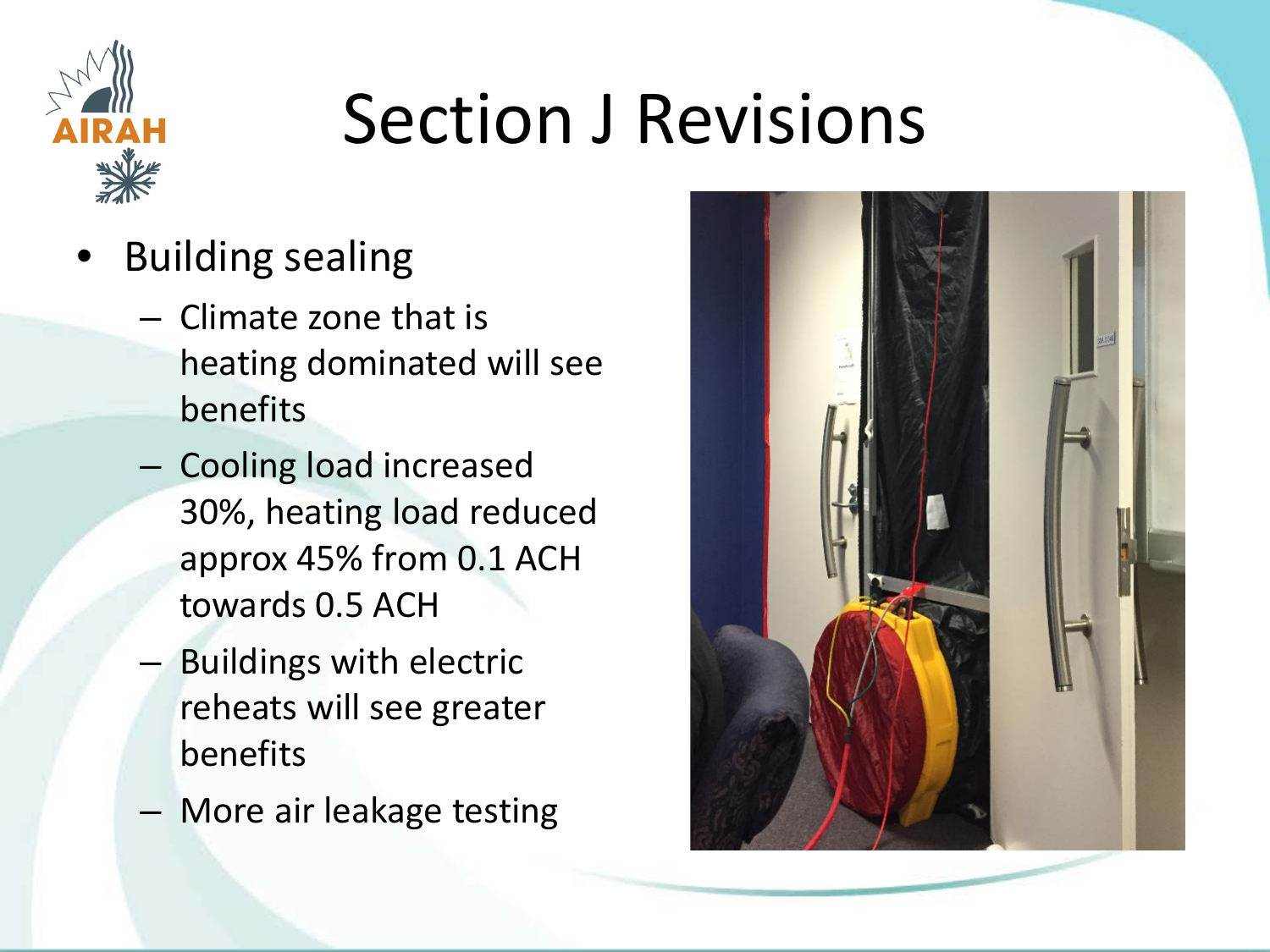

#### ACT & Renewable Energy

- Carbon abatement through wind & solar
- Impact on Heating Mechanisms and Energy Sources
- NABERS Impact



*[http://www.environment.act.gov.au/\\_\\_data/assets/pdf\\_file/0007/987991/100-](http://www.environment.act.gov.au/__data/assets/pdf_file/0007/987991/100-Renewal-Energy-Tri-fold-ACCESS.pdf) Renewal-Energy-Tri-fold-ACCESS.pdf*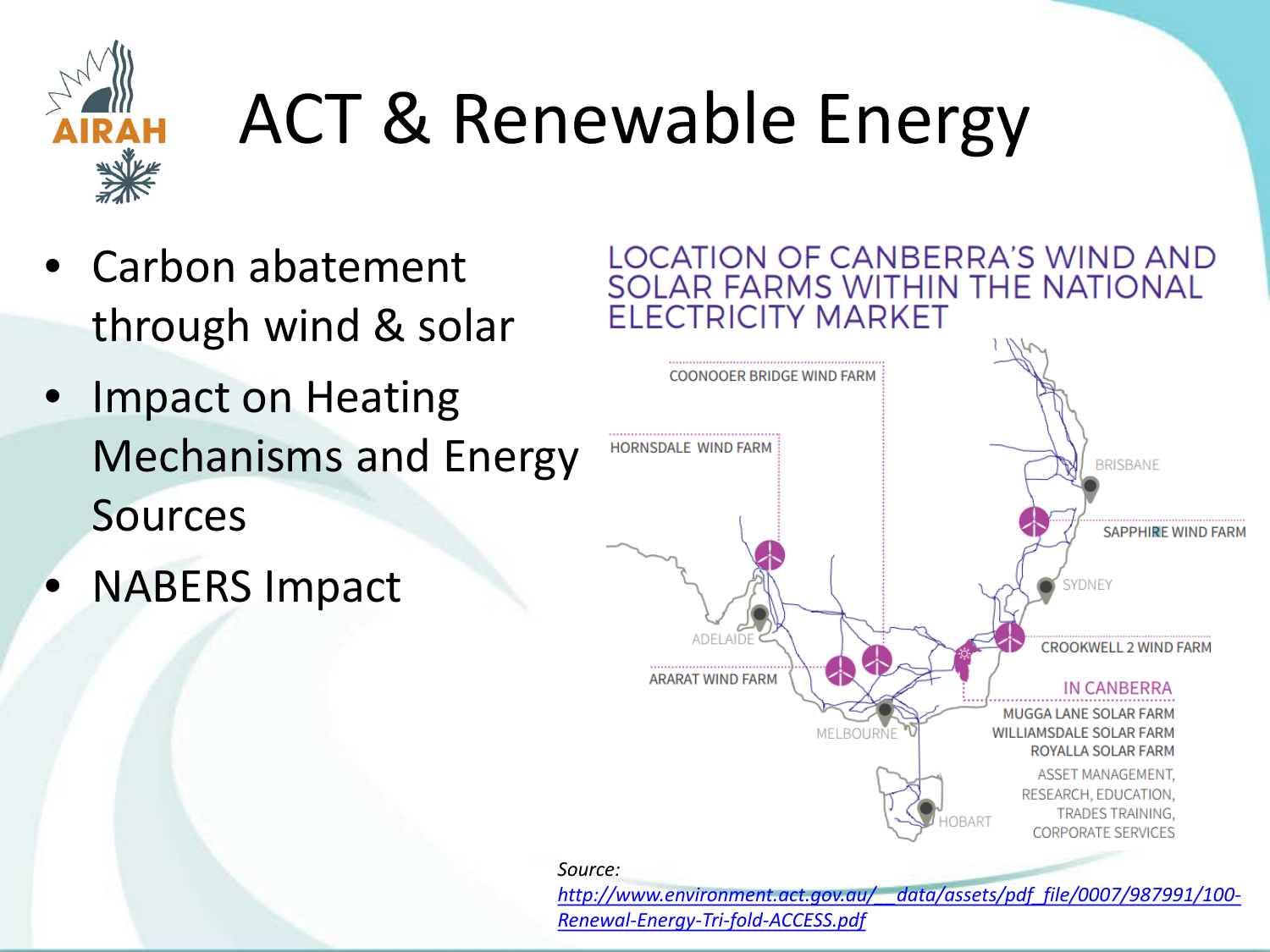

## My Lessons Learnt

- Challenges in refurbishing pre-loved buildings
	- Good facade design
	- Good HVAC design
	- Latent Defects
- Importance of Commissioning and Achievement of Design Intent
- Stakeholder Management (PMV & PPD)
- Importance of regular maintenance
- Importance of tuning and local champion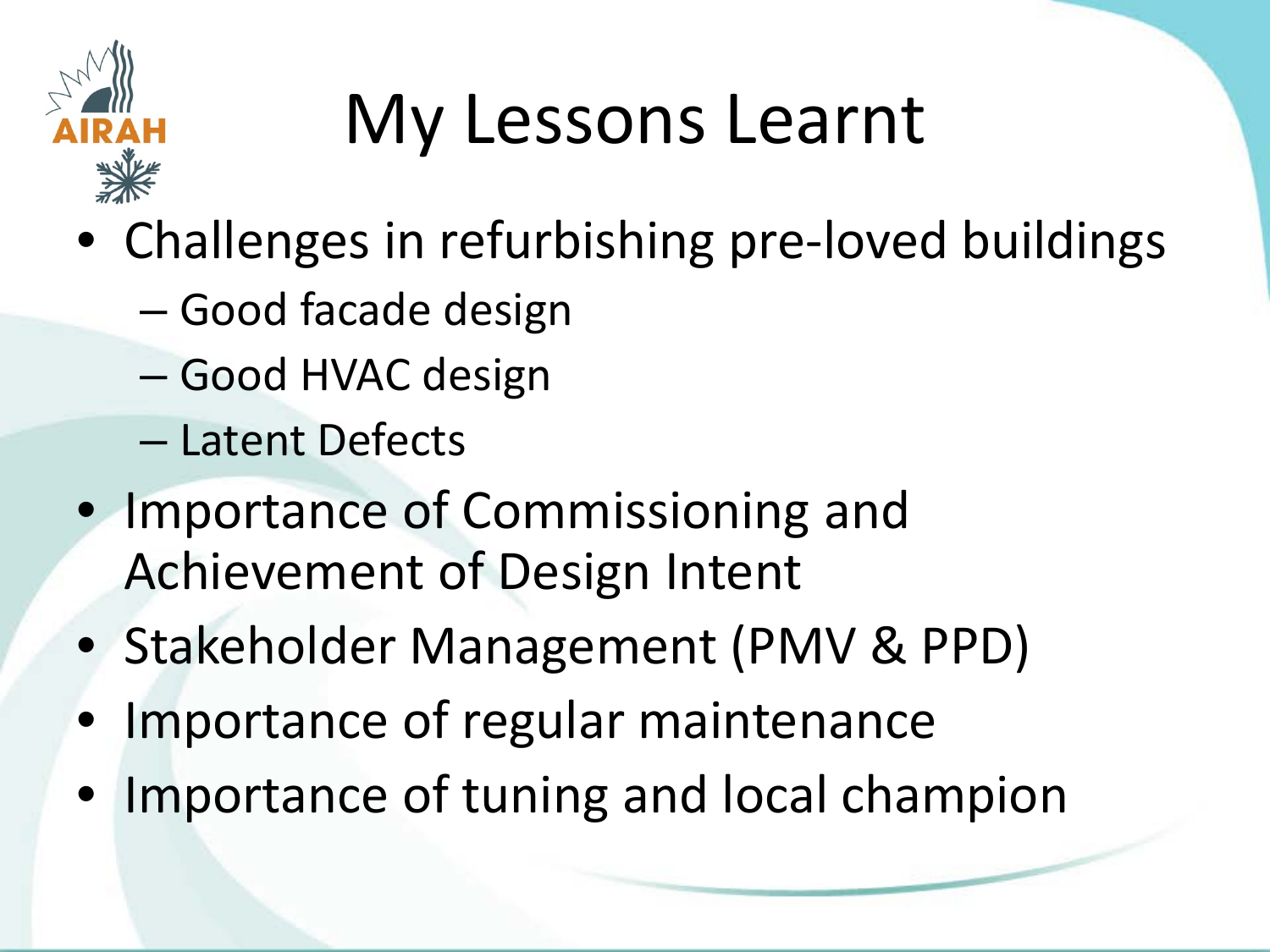

#### My Lessons Learnt

#### Benefits of BSRIA Soft Landings framework

#### Diagrammatic representation of Soft Landings activities



*<https://instituteforsustainability.wordpress.com/2013/06/11/soft-landings/>*